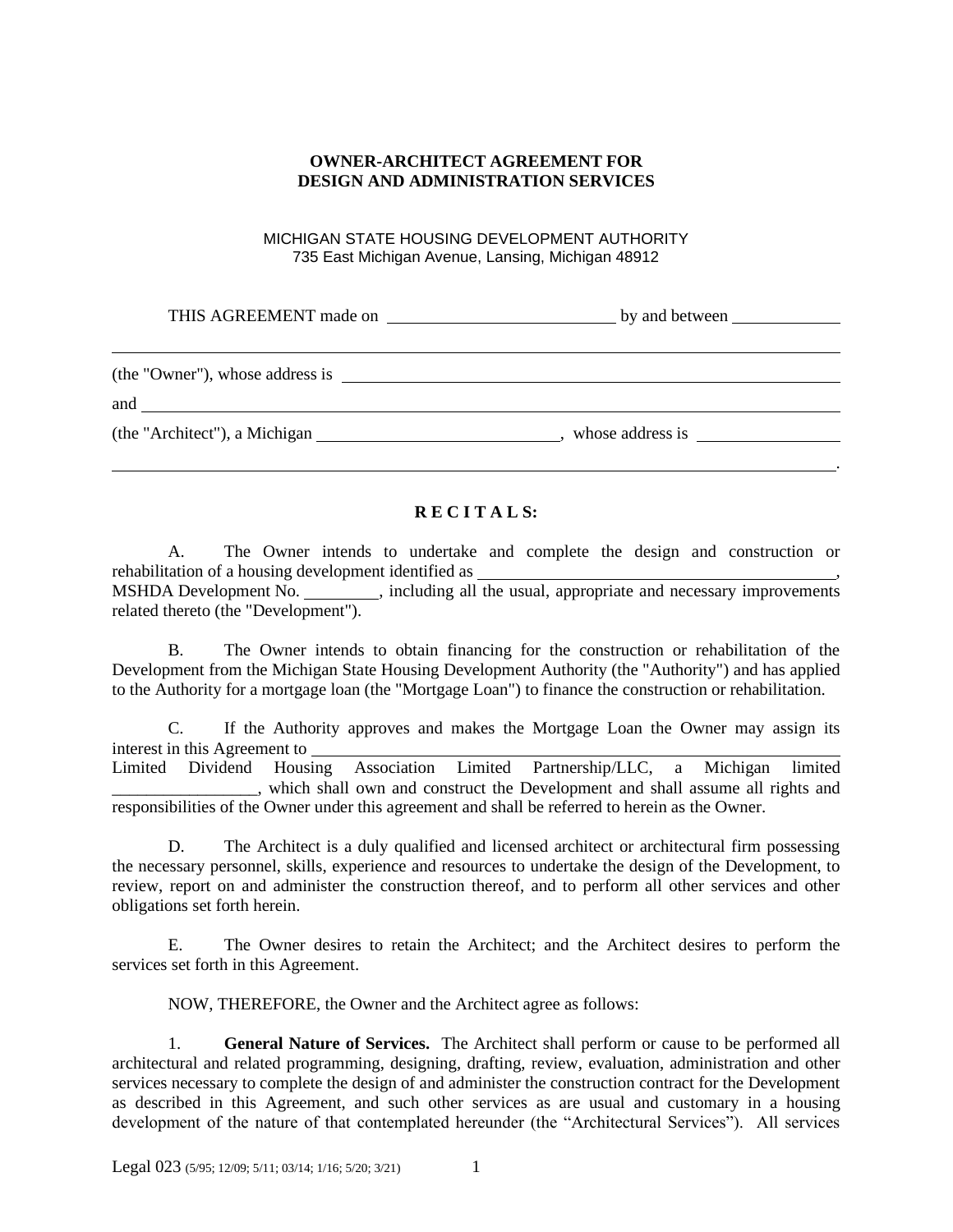and submissions of the Architect shall conform to the standards and procedures contained in the Authority's "MSHDA Standards of Design," and any other standards and procedures as may be in effect on the date of this Agreement and subsequent amendments or supplements thereof, including property standards, inspection standards and other requirements developed by the Authority or HUD pursuant to 24 CFR 92.251 if the Development is to receive any funding through the HOME Investments Partnerships Program (the "HOME Program"). If the Development is to receive federal assistance, Section 504 of the Rehabilitation Act of 1973 applies, and all service and submissions of the Architect shall also comply with the Minimum Guidelines and Requirements for Accessible Design as contained in 36 CFR Part 1190, *et seq*, or any subsequent replacement regulations, as well as the HUD Minimum Property Standards, and Manual of Acceptable Practices.

This Agreement may be amended to include subsequent amendments or supplements to the aforementioned standards and procedures providing the Architect is compensated for extra work of a substantial nature at a rate agreed upon by the Owner and the Architect for such services.

2. **Design Services.** The Architect represents hereby that it is familiar with all processing requirements of the Authority as set forth in the publications designated in Section 1. Subject to the following paragraph, the Architect agrees to perform all services as required in such publications at the times and as required therein. If (a) a conflict arises between any provisions of this Agreement and such publications or other requirements and (b) the Authority gives the notice of the conflict to the Architect, then the provisions of this Agreement shall control.

The Architect represents that it, or its agents and subcontractors will provide all design and engineering services described herein and as necessary to the construction of the Development (the "Design Services") EXCEPT the following:

| Site Engineering, to be provided by:       |
|--------------------------------------------|
| Mechanical engineering, to be provided by: |
| Electrical engineering, to be provided by: |
| Landscape design, to be provided by:       |
| Other (specify) $\qquad \qquad$            |
|                                            |

### NO EXCEPTIONS: .

In the event that the Architect or its agents and subcontractors are not providing any of the Design Services designated above, the Owner represents that such services will be provided by a professional firm, licensed to provide the service specified and the Architect certifies that any services provided will be incorporated into the Architectural Documents (as defined below). The Architect further represents that it will review all Architectural Documents and that all such Architectural Documents will comply with applicable zoning laws, building, housing and other codes, ordinances and regulations, the MSHDA Standards of Design, and applicable HOME Program and/or other federal requirements (if any), and that it will examine the Architectural Documents prepared by other parties to verify that the Development can be constructed in accordance with the Architectural Documents.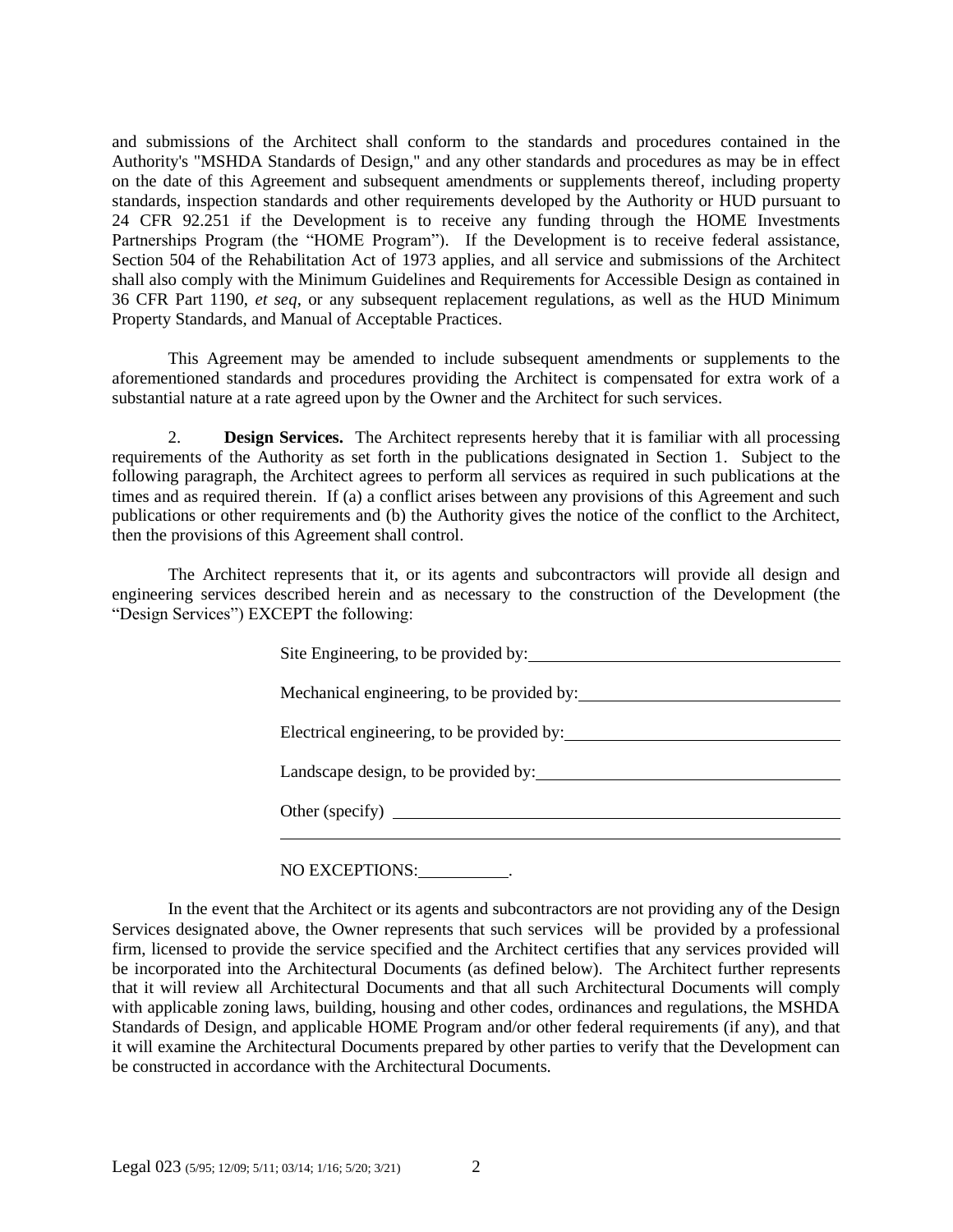## 3. **Schedule.**

a. The Architect agrees to meet with an Authorized Officer of the Authority and the Owner to establish a development design progress schedule. All parties shall take reasonable efforts to adhere to this schedule.

b. The Architect shall consult with the Owner and the Authority periodically in order to ascertain the requirements for processing of the Development proposal, for the construction budget for the Development (the "Construction Budget") and for the design of the Development, and shall confirm such requirements with the Owner.

c. The Architect shall submit all applicable color and material samples to the Owner and the Authority for approval at or before the Owner's second draw for construction costs.

d. The Architect shall prepare and submit to the appropriate governmental authorities all documents required by applicable laws, ordinances and regulations for which local governmental approval is necessary.

## 4. **Architectural Documents**

a. The Architect shall prepare, for approval by the Owner and the Authority, architectural documents (the "Architectural Documents") consisting of drawings and specifications setting forth in detail the requirements for the construction or rehabilitation of the entire Development.

b. The Architect shall review the proposed Architectural Documents with the general contractor selected by the Owner (the "Contractor") in order to verify that the design is within the approved Construction Budget. The Architect shall provide the Owner with a written statement to the effect that the Architect has reviewed the proposed Architectural Documents, using reasonable care and diligence, and that to the best of its knowledge, information and belief, the cost of completing the construction or rehabilitation of the Development in accordance with the Architectural Documents is within the approved Construction Budget.

c. If revisions are required to the Architectural Documents between the date that the Architectural Documents receive final approval by the Authority and the initial disbursement of funds by the Authority ("Initial Closing") due to changes required by local governmental authorities or, because of construction cost increases, to stay within the approved Construction Budget, the Architect shall perform all such revisions at its sole cost and expense. If, however, a substantial lapse of time has occurred between the date of final approval and Initial Closing, the Architect shall be additionally compensated for any substantial revisions required to accommodate subsequent increases in the Trade Payment Breakdown, at a rate agreed upon by the Owner and the Architect. All such revisions must be approved by the Authority.

d. The Architect shall assist the Owner in submitting and revising any Architectural Documents required for the approval of governmental authorities having jurisdiction over the Development. The Architect shall be compensated for this service only if additional compensation is being paid for substantial revisions as provided in Section 4.c. above.

5. **Contract Negotiation.** If requested by the Owner, the Architect shall assist the Owner in negotiating a proposal from the Contractor and preparing a contract for the construction or rehabilitation of the Development (the "Contract").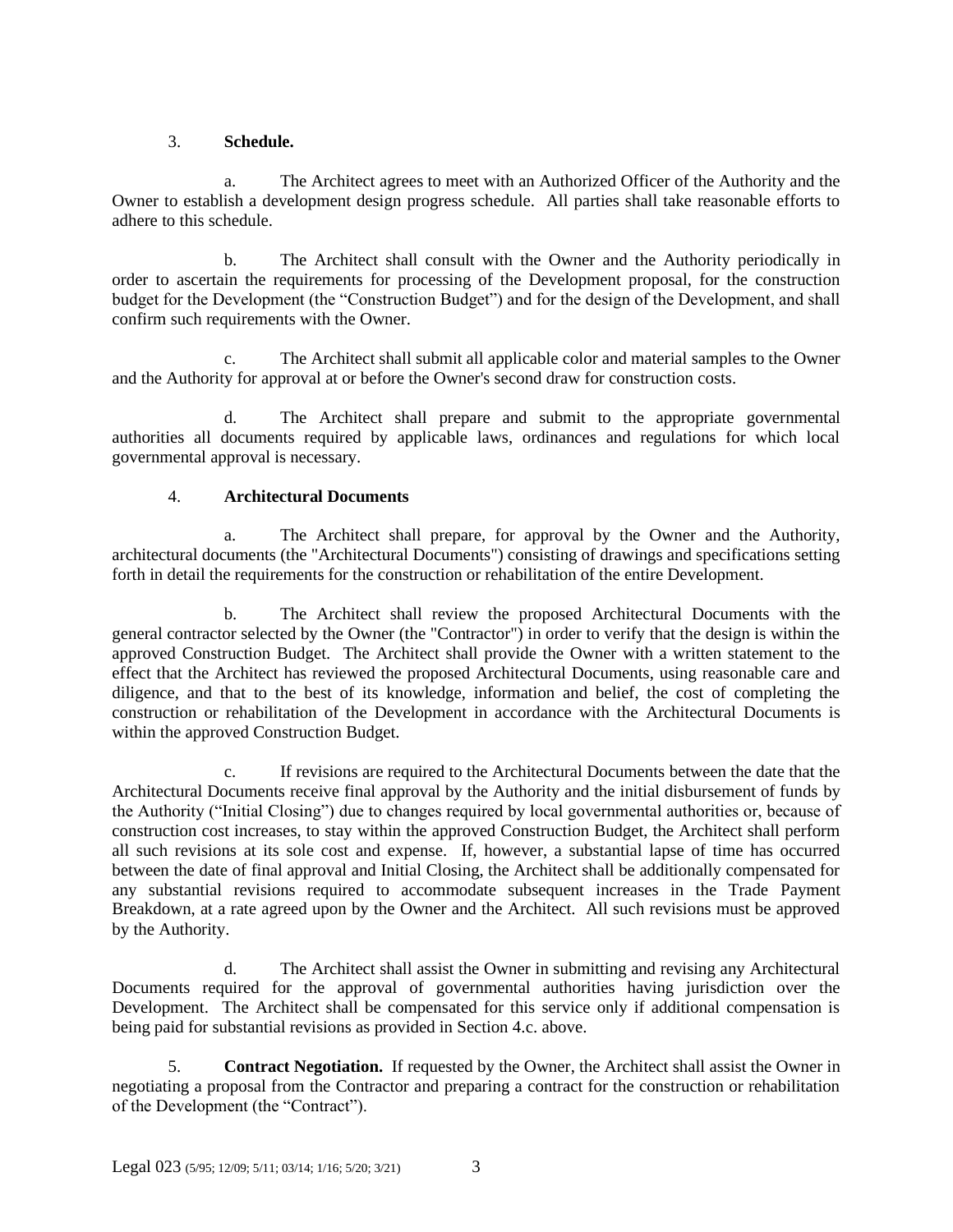6. **Distribution of Architectural Documents.** The Architect shall, after final preparation of the Architectural Documents, print and seal six (6) sets of Architectural Documents for signature. Upon request or at the Initial Closing, whichever is earlier, two (2) sets of signed, final Architectural Documents shall be delivered to the Authority, one set shall be delivered to the Owner and one set shall be delivered to the Contractor. The Architect shall prepare and deliver to the Contractor such additional sets of Architectural Documents as the Contractor shall require, at the Contractor's expense.

## 7. **Administration of the Contract; Administration Services.**

a. The Architect agrees to provide all architectural, engineering and consulting services necessary to evaluate the construction or rehabilitation of the Development (the "Administration Services") except that:

> (1) evaluation of field engineering services shall be undertaken and paid for by the Contractor,

> (2) evaluation of soil testing services shall be undertaken and paid for by the Owner, and

> (3) evaluation of the design and engineering services that, as identified in Section 2, are not being provided by the Architect, its agents or subcontractors, shall be provided by the following parties:

The Architect shall perform all evaluation and other services indicated to be performed by the Architect in the General Conditions of the Construction Contract (Legal Form 017) to be executed in connection with the Development (the "General Conditions"), as supplemented by this Agreement. The General Conditions are incorporated into this Agreement as if set forth in full herein.

b. The Architect's responsibility to provide Administration Services will commence with Initial Closing of the Mortgage Loan and will terminate 60 days after the Contractor has completed its obligations for the Contractor's Guaranty Period (the "Guaranty Period") established by the documents relating to the construction of the Development, as defined in Section 101 of the Contract (the "Contract Documents"), unless extended pursuant to the terms of this Agreement. The Architect shall reasonably advise and consult with the Owner (1) during construction until final payment is made to the Architect and Contractor and (2) for Additional Services at the Owner's direction from time to time per Section 9d.

c. The Administration Services to be provided by the Architect shall include the following (but are not limited to):

> (1) The Architect, acting on behalf of the Owner, shall visit the Development site weekly to monitor and evaluate the progress and quality of the work completed and to determine if the Development is being constructed or rehabilitated and the work is being performed in accordance with the Contract Documents, unless the Owner and Authority agree that the slow progress of the work justifies some other schedule. On the basis of on-site observations, the Architect shall keep the Owner informed of the progress and quality of the work and shall endeavor to guard the Owner against defects and deficiencies in the work. The Architect shall use reasonable care and diligence and exercise its best efforts to discover any breach of the Contract Documents.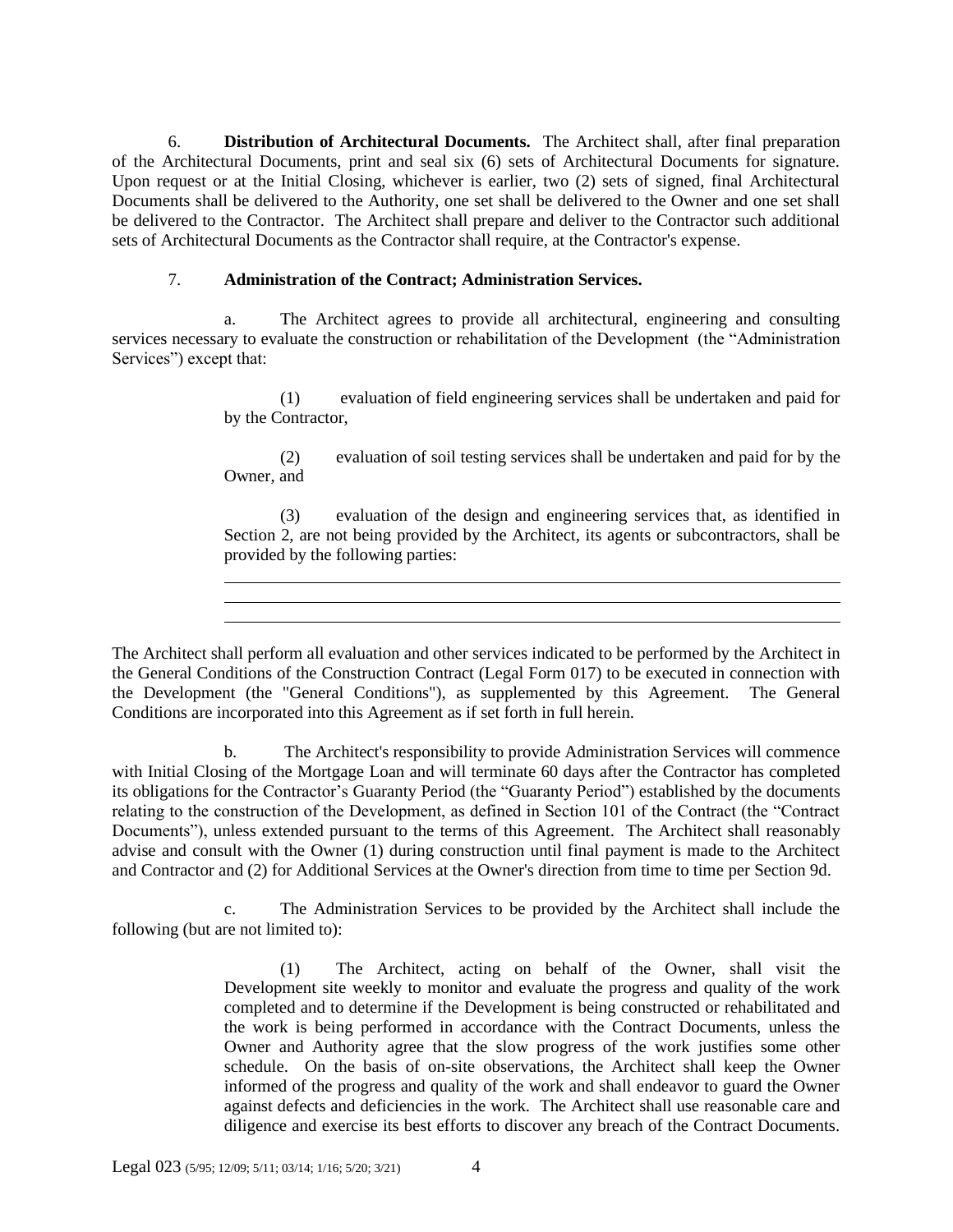After becoming aware of any breach the Architect shall immediately notify the Owner and the Authority of such breach. In addition, the Architect shall make such other observations and reviews and shall perform such services as may be necessary and incidental to the requirements of the Architectural Documents and the other Contract Documents. The performance of the construction observation and review by the Architect shall not impose upon the Architect any responsibility for the construction means, method, sequences or procedures or for the safety precautions or programs employed by the Contractor in connection with the Development or for the Contractor's failure to comply with the Contract Documents. The Architect shall not be responsible for the Contractor's schedules or failure to carry out the work in accordance with the Contract, nor shall the Architect have control over or charge of acts or omissions of the Contractor, subcontractors, or their agents or employees, or of any other person performing portions of the work.

(2) The Architect will be, in the first instance, the interpreter of the Contract Documents and the judge of the performance thereunder by both the Owner and Contractor. In the event of a disagreement between the Architect and the Authority as to interpretation of the Construction Documents or as to performance of the Owner and Contractor thereunder, then the interpretation of the Authority shall control. The Architect will render promptly such interpretations as may be necessary for the proper execution or progress of the work.

(3) The Architect's duties as Contract Administrator include the review of the Contractor's Applications for Payment and execution of Certificates for Payment to the Owner, observation and review of the work, and the preparation of changes to Architectural Documents. The Architect will also issue written opinions in connection with change orders occurring during construction in accordance with the provisions of the General Conditions and the other Contract Documents, as may be required in the completion of the Development to the satisfaction of the Authority.

(4) The Architect will review Shop Drawings and Samples as provided in Sections 4.8.1 through 4.8.8 of the General Conditions. The Architect will prepare Change Orders in accordance with Article XII of the General Conditions, and will have authority to order minor changes in the work as provided in Section 12.3.1 of the General Conditions. The Architect's services shall also include reasonable revisions to the Architectural Documents necessary to incorporate approved Change Orders and review of final installation.

(5) In accordance with Article IX of the General Conditions, if the Contractor has made an Application for Payment as provided in the Contract, the Architect will, with reasonable promptness but not more than seven (7) days after the receipt of the Application, execute a Certificate for Payment to the Owner, with copies to the Contractor and Authority, for such amount as it determines to be properly due, or state in writing its reasons for withholding a Certificate as provided in Section 9.2.1 of the General Conditions. Such Certificate shall be in the form contained in MSHDA Form No. CD 260, or such other form as may be prescribed or approved by the Authority and shall be based on personal observation and review of the work by the Architect or its authorized agent. The name of the agent shall be indicated if the observation and review is not made by the Architect.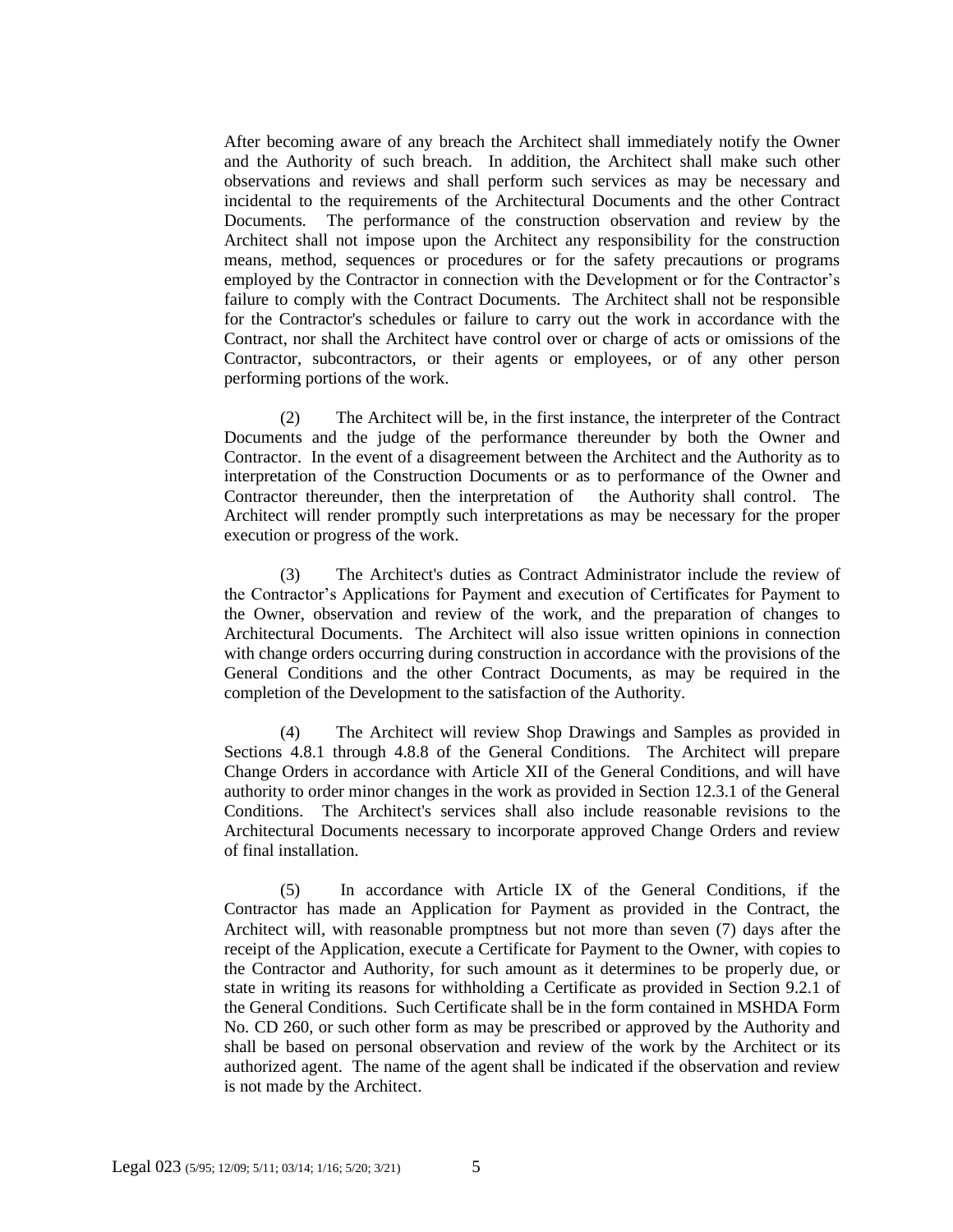(6) The Architect acknowledges that, pursuant to the Contract Documents, if it fails to execute any Certificate for Payment within seven (7) days after receipt of such Application, and such failure is not due to an act or omission which is the fault of the Contractor, the Contractor may, upon written notice to the Owner and the Architect, stop work until it receives payment of the amount due.

d. The Architect and the Owner recognize the interest of the Authority as the proposed lender under the provisions of Act No. 346 of the Public Acts of 1966, as amended. Any action, inaction, or determination by either the Architect or the Owner in connection with the progress of the work or changes in the Development which the Authority determines may affect its interest as the proposed lender is subject to acceptance or rejection by the Authority. The Architect agrees to act and serve in a professional capacity without bias or partiality. No portion of the Architect's work or responsibility may be delegated to anyone not acceptable to the Owner and the Authority.

e. The Owner agrees to pay, in addition to the payment provided in accordance with the provisions of Section 9 hereof, the cost of any supplementary services required by reason of construction changes agreed to by both parties and approved by the Authority. It is understood that, under the terms of this Agreement, the Architect will review and act in an advisory capacity in connection with each construction change submitted by the Owner, and will give its written opinion as to the acceptability and effect of each change. In the event of changes in the design or construction necessitated by emergency conditions affecting health or safety, the Architect may proceed directly to design and authorize such changes without prior approval of the Owner or the Authority, The Architect shall be compensated for such work at a rate agreed upon by the Owner and Architect for such services.

f. The Architect will furnish copies of proposed change orders to the Owner and the Authority for approval prior to their taking effect. Field orders and clarifications will be forwarded to the Authority immediately upon execution.

g. Upon completion of construction, the Architect will certify to the Owner and the Authority that, to the best of its knowledge, information, and belief, and on the basis of its observations and reviews conducted in a reasonable and diligent manner and consistent with current architectural standards of practice, the Development has been constructed or rehabilitated in accordance with the terms and conditions of the Architectural Documents, is in good and tenantable condition, there are no defects or deficiencies, and the Development has been constructed or rehabilitated in accordance with applicable zoning, building, housing and other codes, ordinances or regulations including, specifically, the Uniform Physical Condition Standards described in 24 CFR 5.703, the property standards set forth in 24 CFR 92.251 including policies developed by the Authority and/or HUD thereunder and the lead-based paint requirements of 24 CFR Part 35 if the Development received any funding under the HOME Program.

h. The Architect shall at all times have access to all work wherever it is in preparation or progress.

### 8. **Guaranty Period.**

a. The Architect agrees that it and its agents and subcontractors will conduct an observation and review of the Development in a reasonable and diligent manner, at or about the ninth month after the date of substantial completion as established by the Authority on Authority Form PSD 12:002 (the "Substantial Completion Date"), for purposes of discovering defective materials incorporated into the Development or deficiencies in the work performed in contravention of the Contract Documents. The Architect shall notify the Owner and the Authority of all such observed defects or deficiencies not less than ten (10) months after the Substantial Completion Date.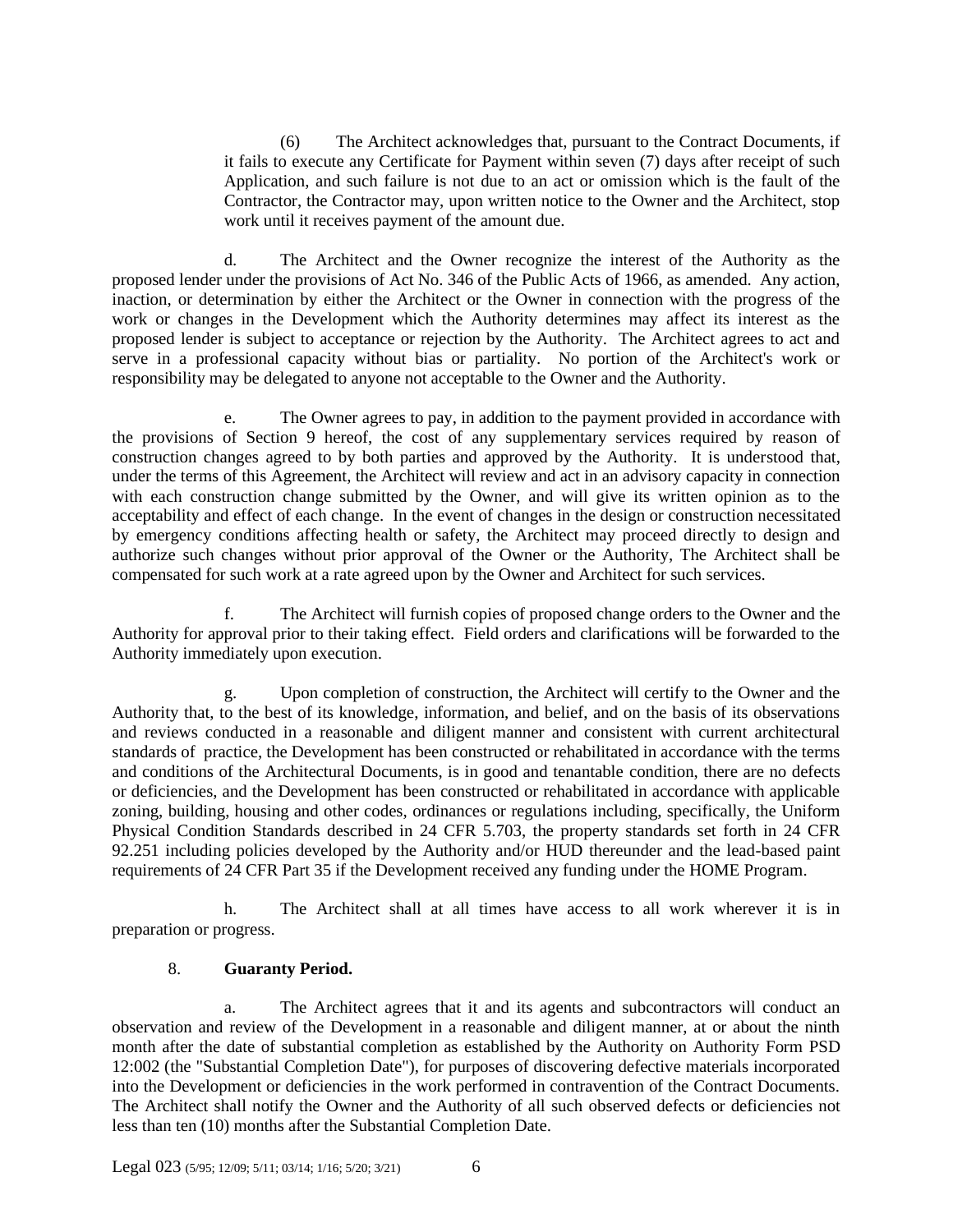b. In addition to the observation and review required under Section 8a. hereof, the Architect and its agents and subcontractors shall conduct an observation and review of the Development for any observed defects or deficiencies in the following areas, at the specified times:

> (1) The heating system during November, December, or January of the first winter following the Substantial Completion Date;

> (2) The cooling system during July or August of the first summer following the Substantial Completion Date; and

> (3) All landscaping during the first full growing season after the Substantial Completion Date.

However, if as identified in Section 2, the Architect is not providing the design services for heating, cooling or landscaping, then the party with whom the Owner has contracted for the design of such element shall conduct the review described above. The Architect shall immediately notify the Owner and the Authority of any observed defects or deficiencies.

#### 9. **Payment.**

a. Basic Services. The Architect shall receive the total contract fee of

| Dollars $(\$$                                                            |  | ) (the "Basic Fee") as compensation |               |
|--------------------------------------------------------------------------|--|-------------------------------------|---------------|
| for rendering the Architectural Services described in this Agreement. \$ |  |                                     | (no more than |
| 80% of the Basic Fee) will be compensation for Design Services and \$    |  | (at least $20\%$ of the             |               |
| Basic Fee) will be compensation for Administration Services.             |  |                                     |               |

The Architect's compensation for the Design Services specified in Sections 2-6 shall be paid in accordance with the following (select the applicable payment process):

Payment for the Design Services shall be due and payable upon the Initial Closing of the Mortgage Loan. The Architect will provide periodic invoices during the pre-construction design period; however, such invoices will not be due and payable until the Initial Closing of the Mortgage Loan.

Payment for the Design Services shall be paid in accordance with the schedule agreed upon by the Owner and Architect attached hereto as Exhibit A.

The Architect's compensation for Administration Services during the course of the construction or rehabilitation of the Development and during the Guaranty Period specified in sections 7 and 8 shall be paid during the course of construction in amounts proportionate to the portion of the Total Contract Sum (as defined in the Contract) paid to the Contractor by the Owner pursuant to the Contract.

b. Authority Mortgage Loan. If the Authority shall make the Mortgage Loan, then, at Initial Closing, it shall disburse from Mortgage Loan proceeds an amount not exceeding 80% of the amount specified for architectural fees in the Authority's commitment for the Mortgage Loan, for payment of Design Services. The Authority will disburse from Mortgage Loan proceeds an amount not less than 20% of the amount specified for architectural fees in the Authority's commitment for the Mortgage Loan, for payment of Administration Services as provided in subparagraph 9.a above.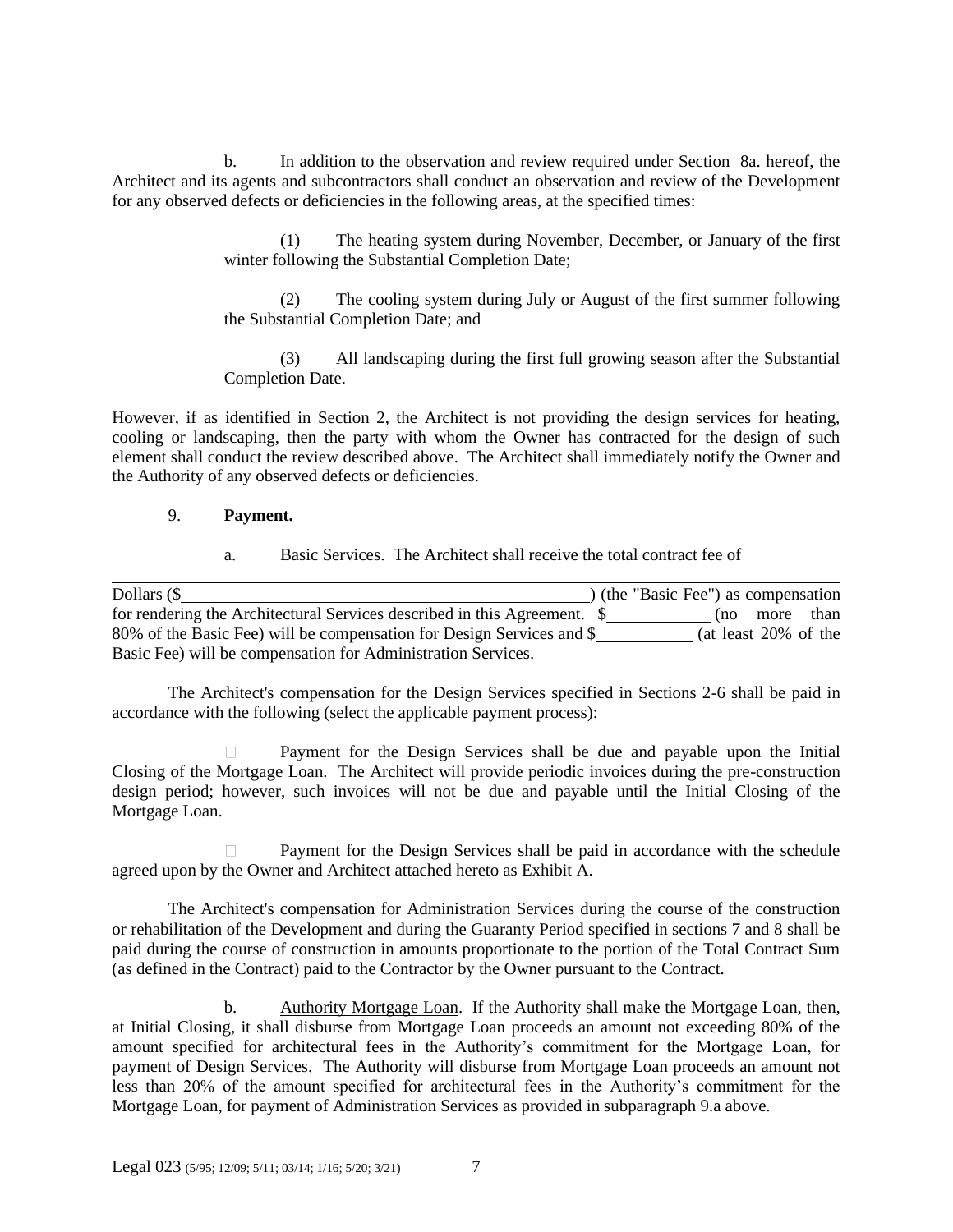c. Owner's Responsibility. Notwithstanding Section 9.b. above, Owner agrees that it shall be **solely** liable for compensating the Architect under this Agreement. Both Owner and Architect agree that the Authority shall have no obligation to (a) compensate the Architect or (b) to make the Mortgage Loan and disburse Mortgage Loan proceeds except pursuant to the terms and conditions to be set forth in the mortgage loan commitment and the documents to be executed in connection with the Mortgage Loan.

d. Additional Services. The following services are not included within the Architect's Basic Fee:

(1) providing financial feasibility or other special studies;

(2) providing planning surveys, site evaluations, or comparative studies of prospective sites not contemplated in this agreement;

(3) providing detailed estimates of construction costs;

(4) providing consultation concerning replacement of any work damaged by fire or other cause during construction, and furnishing professional services of the type set forth in Section 7 hereof as may be required in connection with the replacement of such work;

(5) providing professional services made necessary by the default of the Contractor in the performance of the Contract;

(6) providing contract administration and observation of construction if, through no fault of the Architect, the time required to complete construction or rehabilitation of the Development exceeds the construction period established in the Contract by more than twenty percent (20%);

(7) furnishing the Owner a set of reproducible prints or drawings corrected to show significant changes made during the construction process, based on marked up prints, drawings and other data furnished by the Contractor to the Architect;

(8) providing services after Final Payment to the Contractor except for services to be provided during the Guaranty Period hereunder;

(9) providing services as an expert witness in connection with any public hearing, arbitration proceedings, or the proceedings of a court of record; or

(10) providing services for planning occupant or rental spaces.

(11) providing services required in connection with the selection of furniture and furnishings.

(12) providing design and engineering services in connection with the extension and/or relocation of public utilities (excluding customary connections to serve the Development).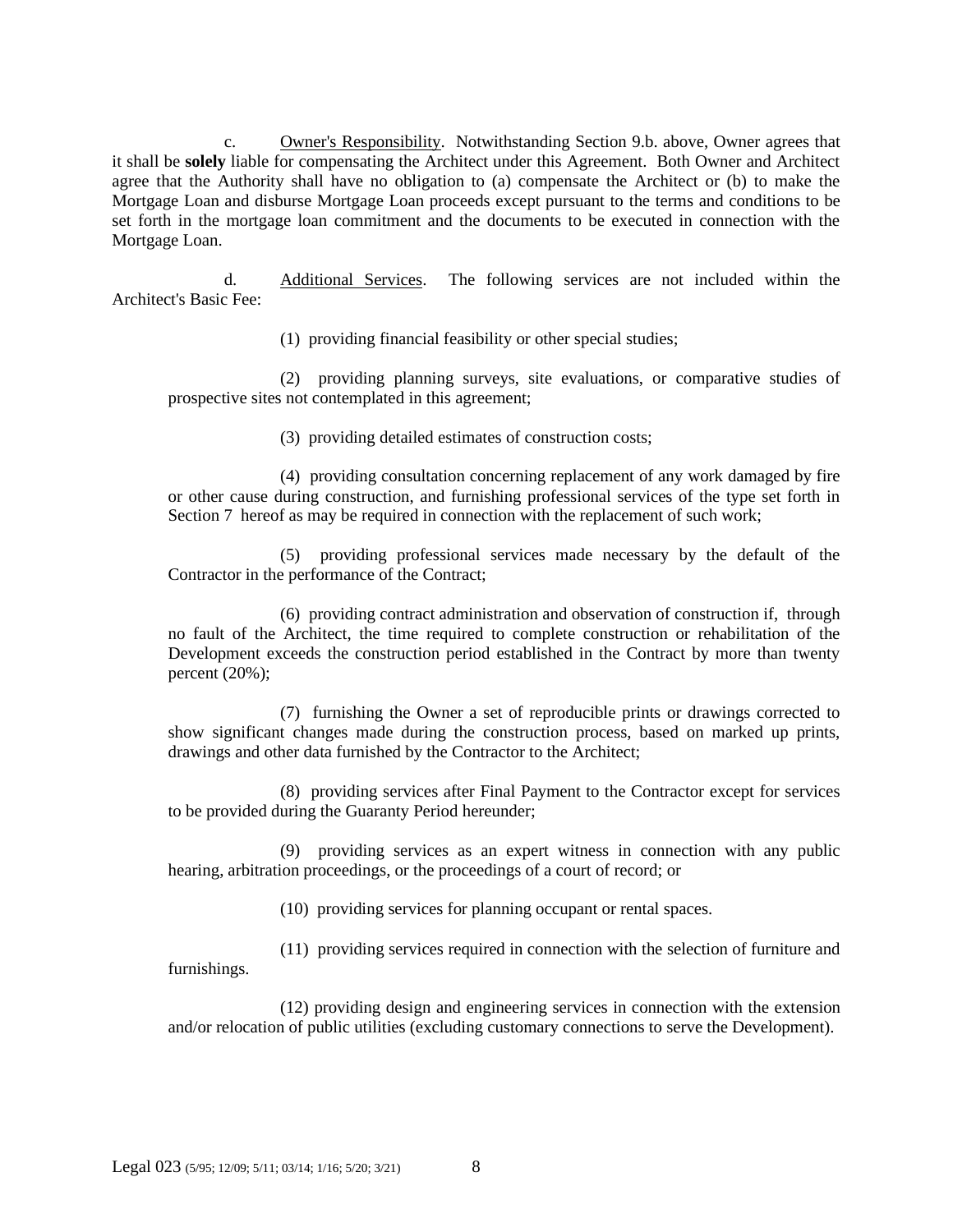If the Owner requests any of the above services from the Architect, it shall be compensated at the rate agreed upon by the Owner and Architect. The Architect shall also be compensated for substantial changes required in the Architectural Documents for reasons other than errors or omissions by the Architect, at a rate agreed upon by the Owner and Architect for such services. Mortgage Loan proceeds may not be used to pay for any of the additional services listed above without the written approval of the Authority.

#### e. Reimbursable Expenses

(1) The Owner shall reimburse the Architect for unusual expenditures made by the Architect in connection with the Development to the extent the Owner has authorized such expenditures in advance.

(2) Transportation and travel expenses, telephone, postage, and the costs of reproduction and handling of the Architectural Documents are included within the Architect's Basic Fee and shall not be reimbursable expenses.

## 10. **Owner's Responsibility.** The Owner shall:

a. Provide full information to the Architect regarding its requirements for the Development within a time frame that is adequate to meet the design progress schedule.

b. Designate a representative authorized to act in its behalf with respect to the Development. The Owner or its representative shall examine documents submitted by the Architect and shall render decision pertaining thereto promptly, to avoid unreasonable delay in the progress of the Architect's work.

c. Furnish a certified "ALTA/NSPS LAND TITLE SURVEY" for the Development site, prepared in accordance with the Minimum Standard Detail Requirements jointly adopted in October, 2020, by the American Land Title Association and the National Society of Professional Surveyors and effective on February 23, 2021. The survey shall be prepared in accordance with the instructions of Legal Form 026 and shall include Item Nos. 1 - 4, 6(a) and (b), 7(a) and (b), 8 - 10, 11(a) and (b), 13, 16 - 19 and 20(a) of Table A, Optional Survey Responsibilities and Specifications. The survey shall include the legal description of the property that was surveyed, identify all wetlands (as required by Item 20(a) of Table A) and locate all recorded easements and rights-of-way shown on the Title Insurance Commitment for the property. The survey shall also meet all Field Engineering Submission Requirements for Boundary and Topographic Site Surveys set forth in section 0051 of the MSHDA Standards of Design.

d. Furnish the services of a soils engineer, when such services are deemed necessary by the Architect, including reports, test borings, test pits, soil bearing values and other necessary operations for determining subsoil conditions.

e. Furnish structural, mechanical and chemical tests, tests for hazardous substances and other laboratory and environmental tests, inspections and reports as required by law or the Contract Documents.

f. Provide written notice to the Architect if the Owner observes or otherwise becomes aware of any fault or defect in the Development or non-conformance with the Contract Documents.

g. Furnish information required of him as expeditiously as necessary for the orderly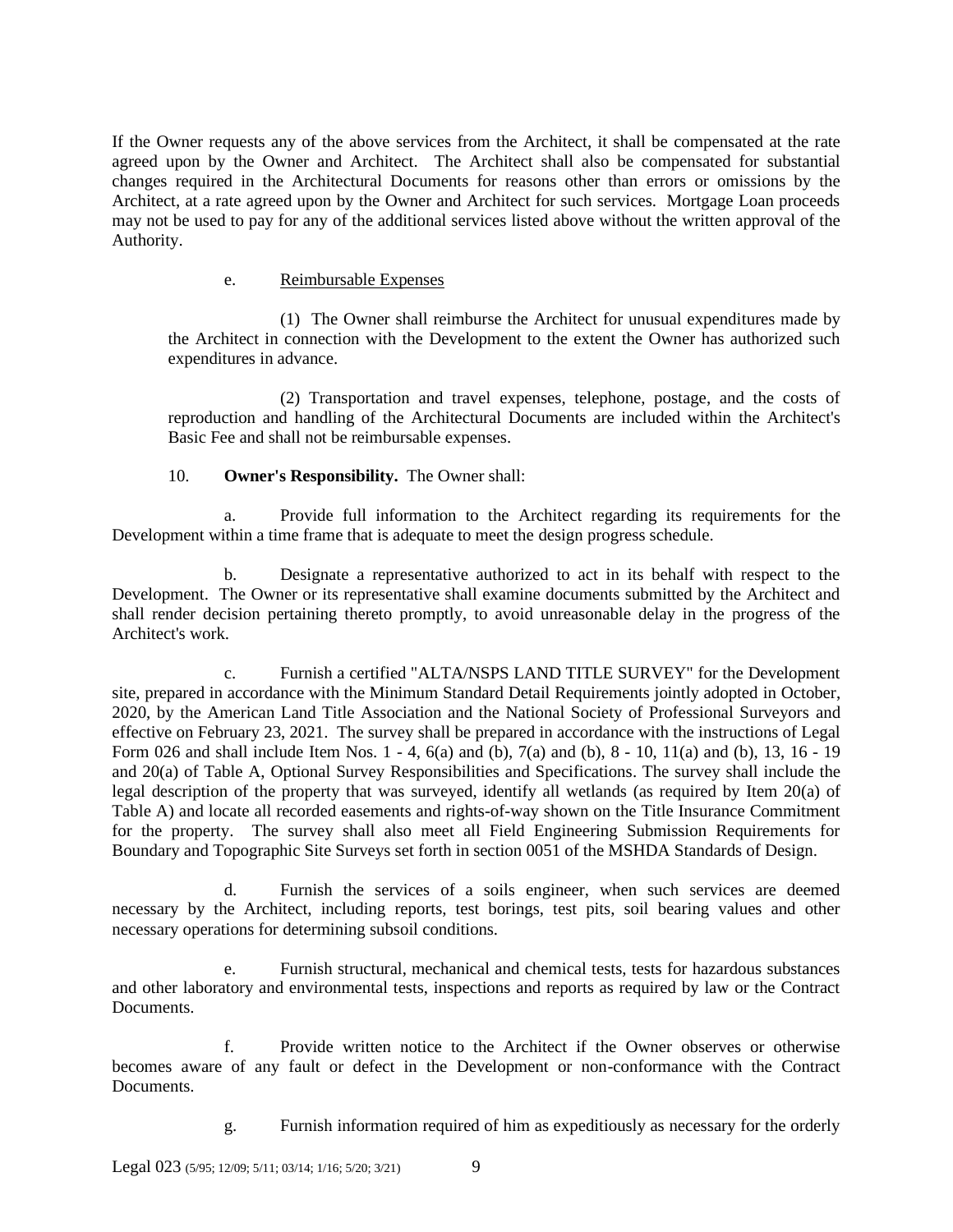progress of the work.

The services, information, surveys and reports required by Paragraphs c. through e. inclusive of this Section 10 shall be furnished at the Owner's expense, and the Architect shall be entitled to rely upon the accuracy thereof.

# 11. **Termination.**

a. Either the Architect or the Owner may, upon not less than seven (7) days' written notice, terminate this Agreement if the other party fails to perform in accordance with the terms of this Agreement. In addition, both parties shall recognize as a valid reason for termination, any request by the Authority for termination because of inadequate performance, undue delay or misrepresentation which may make the further services of the Architect unacceptable to the Authority.

b. This Agreement may be terminated by the Owner, upon not less than seven (7) days' written notice if the Development is permanently abandoned.

c. If this Agreement is terminated prior to the Architect's full performance hereunder, and such termination is not due to the Architect's failure to adequately perform or other default of this Agreement, the Architect shall be compensated for services performed adequately and in accordance with the terms of this Agreement prior to the termination date. Such payment shall be a proportional amount of the Basic Fee equal to the proportion of the services adequately performed by the Architect to the overall Architectural Services described herein.

d. Any new or replacement Architect must be approved by the Authority.

12. **Role and Independence of the Architect.** The Architect will be the Owner's representative during construction until Final Payment is made pursuant to the Contract, and for purposes of one or more observations and reviews during the applicable warranty period. The Architect will have authority to act on behalf of the Owner to the extent provided in the Contract Documents, unless the scope of this authority is modified in writing and written notice of such modification is delivered to the Architect, the Contractor and the Authority. The Architect will advise and consult with the Owner and the Authority, and all of the Owner's and the Authority's instructions to the Contractor shall be issued through the Architect. The Architect understands that it has been retained for services hereunder as an independent practitioner having no identity of interest with the Owner or the Contractor, and having no financial interest in the Development or the real estate upon which it is to be constructed other than the fee provided herein. The Architect certifies that no member, officer or employee of the Authority, no member of the governing body of the locality in which the Development is to be located, and no other public or elected official of the State of Michigan or the locality who exercises any functions or responsibilities with respect to the Development, has any interest, direct or indirect, in this Contract or in any proceeds or benefits arising therefrom, nor shall have any such interest during the term of this Agreement or for the one-year period following completion of the Development. The Architect further acknowledges that the existence of an identity of interest between the Architect and either the Owner or the Contractor, or the Architect's ownership of a financial interest in the development, will be grounds for termination of this agreement, unless approved in advance by the Authority.

13. **Architect's Initial Closing Certificates.** The Architect agrees to execute a certificate (Legal Form 024) at or before the Initial Closing to the effect that it has visited the site and has determined in a reasonable and diligent manner that, to the best of its knowledge, information and belief, the Development can be constructed on the site in accordance with the Architectural Documents as approved by the Authority. The Architect also agrees to execute an Assignment of Architect's Agreement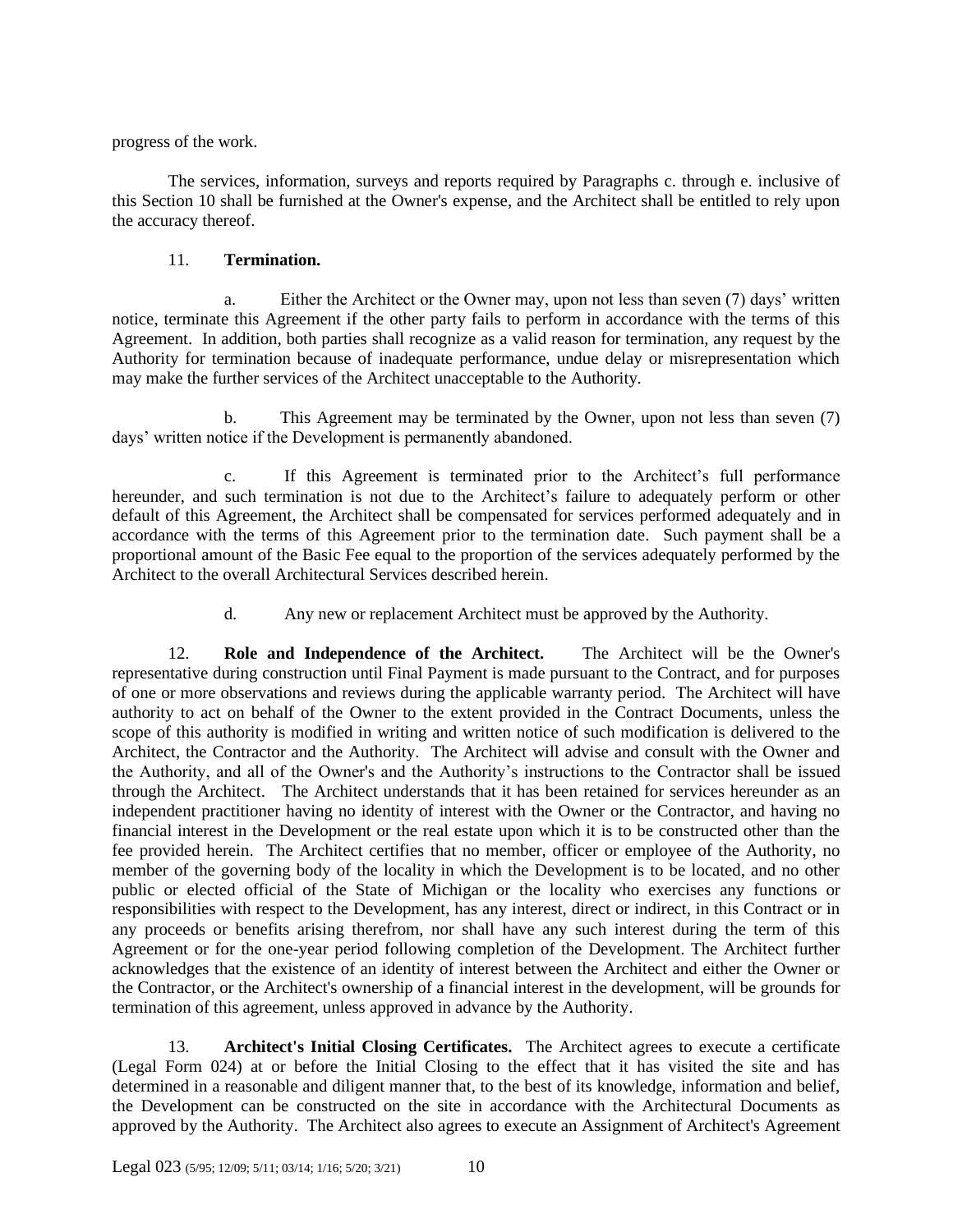(Legal Form 023A) at or prior to the Initial Closing.

14. **Architect's Professional Liability Insurance.** The Architect certifies to the Owner and the Authority that it is covered by a policy of professional liability insurance in the amount that is the greater of One Million Dollars (\$1,000,000) or ten percent (10%) of the Contract sum. The Architect agrees that at the Initial Closing, it shall deliver certificates confirming such professional liability insurance coverage and listing the Owner and the Authority as an additional insured with respect to the general and auto coverages, along with a copy of the insurance policy, to the Owner and to the Authority. The Architect agrees further that it shall keep such professional liability insurance, or comparable insurance coverage, in force for a period of at least one (1) year from the Cut-Off Date established by the Authority in accordance with the Cost Certification Manual for Mortgagors and Contractors.

15. **Ownership of Documents.** The Architectural Documents are and shall remain the property of the Architect regardless of whether the Development for which they are made is constructed. The Architectural Documents are not to be used by the Owner or any other person on other developments or extensions to this Development except by agreement in writing and with appropriate compensation to the Architect; provided, however, that in the event of a default under this Agreement by the Architect, or a default under the Building Loan Agreement between the Owner and the Authority, or a default or foreclosure under the Authority's Mortgage Loan as to the Development, the Owner or the Authority may use such Architectural Documents to undertake the completion of the Development without compensation to the Architect in addition to that which it is otherwise entitled to under this Agreement. All Architectural Documents, with the exception of one set for each party to the Contract and one set for the Authority, are to be returned to the Architect on request at the completion of the work.

# 16. **Miscellaneous**

a. This Agreement shall be governed by the law of the State of Michigan.

b. Terms not identified in this Agreement shall have the same meaning given to them in the Contract and General Conditions.

c. Except as may be otherwise specified in this Agreement, the Architect shall have no responsibility for the presence, handling, removal or disposal of hazardous material in any form at the Development.

d. The recitals to this Agreement shall be incorporated into this Agreement as if set forth fully herein.

e. The invalidity of any clause, part or provision of this Agreement shall not affect the validity of the remaining portions of this Agreement.

f. Other than as contained in this Agreement, the Architect will not be required to execute any document guaranteeing the existence of any condition.

17. **Actions on Behalf of Authority.** Except as otherwise provided, the following officers of the Authority are authorized to give any approval or notice or take any action on behalf of the Authority in connection with the administration of this Contract: the Executive Director, the Chief Housing Investment Officer, the Chief Financial Officer, the Director of Legal Affairs, the Deputy Director of Legal Affairs or any person duly appointed to act in that capacity. The Costing Manager is authorized to approve the Trade Payment Breakdown. The Authority's Design Review Officers are authorized to